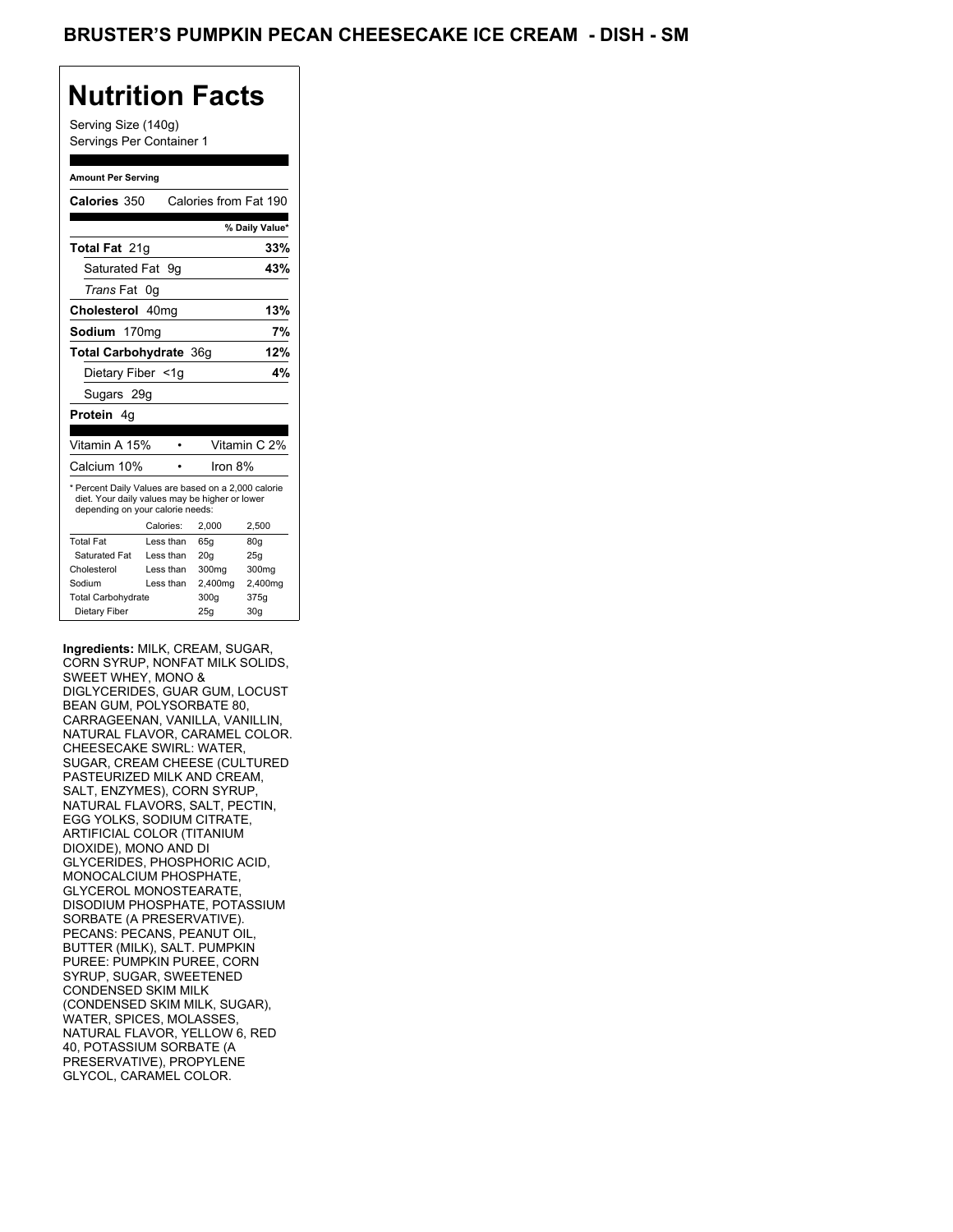Serving Size (210g) Servings Per Container 1

#### Amount Per Serving

| Calories 530                                                                                                                              |           |                 | Calories from Fat 290 |
|-------------------------------------------------------------------------------------------------------------------------------------------|-----------|-----------------|-----------------------|
|                                                                                                                                           |           |                 | % Daily Value*        |
| Total Fat 32q                                                                                                                             |           |                 | 49%                   |
| Saturated Fat 13q                                                                                                                         |           |                 | 64%                   |
| Trans Fat                                                                                                                                 | 0g        |                 |                       |
| Cholesterol 60mg                                                                                                                          |           |                 | 20%                   |
| Sodium 250mg                                                                                                                              |           |                 | 10%                   |
| Total Carbohydrate 54g                                                                                                                    |           |                 | 18%                   |
| Dietary Fiber 1g                                                                                                                          |           |                 | 5%                    |
| Sugars 43g                                                                                                                                |           |                 |                       |
| Protein<br>6g                                                                                                                             |           |                 |                       |
|                                                                                                                                           |           |                 |                       |
| Vitamin A 20%                                                                                                                             |           |                 | Vitamin C 4%          |
| Calcium 15%                                                                                                                               |           |                 | Iron 10%              |
| * Percent Daily Values are based on a 2,000 calorie<br>diet. Your daily values may be higher or lower<br>depending on your calorie needs: |           |                 |                       |
|                                                                                                                                           | Calories: | 2,000           | 2,500                 |
| <b>Total Fat</b>                                                                                                                          | Less than | 65q             | 80q                   |
| Saturated Fat                                                                                                                             | Less than | 20 <sub>g</sub> | 25g                   |
| Cholesterol                                                                                                                               | Less than | 300mg           | 300mg                 |
| Sodium                                                                                                                                    | Less than | 2,400mg         | 2,400mg               |
| <b>Total Carbohydrate</b>                                                                                                                 |           | 300a            | 375g                  |
| Dietary Fiber                                                                                                                             |           | 25g             | 30 <sub>q</sub>       |

Ingredients: MILK, CREAM, SUGAR, CORN SYRUP, NONFAT MILK SOLIDS, SWEET WHEY, MONO & DIGLYCERIDES, GUAR GUM, LOCUST BEAN GUM, POLYSORBATE 80, CARRAGEENAN, VANILLA, VANILLIN, NATURAL FLAVOR, CARAMEL COLOR. CHEESECAKE SWIRL: WATER, SUGAR, CREAM CHEESE (CULTURED PASTEURIZED MILK AND CREAM, SALT, ENZYMES), CORN SYRUP, NATURAL FLAVORS, SALT, PECTIN, EGG YOLKS, SODIUM CITRATE, ARTIFICIAL COLOR (TITANIUM DIOXIDE), MONO AND DI GLYCERIDES, PHOSPHORIC ACID, MONOCALCIUM PHOSPHATE, GLYCEROL MONOSTEARATE, DISODIUM PHOSPHATE, POTASSIUM SORBATE (A PRESERVATIVE). PECANS: PECANS, PEANUT OIL, BUTTER (MILK), SALT. PUMPKIN PUREE: PUMPKIN PUREE, CORN SYRUP, SUGAR, SWEETENED CONDENSED SKIM MILK (CONDENSED SKIM MILK, SUGAR), WATER, SPICES, MOLASSES, NATURAL FLAVOR, YELLOW 6, RED 40, POTASSIUM SORBATE (A PRESERVATIVE), PROPYLENE GLYCOL, CARAMEL COLOR.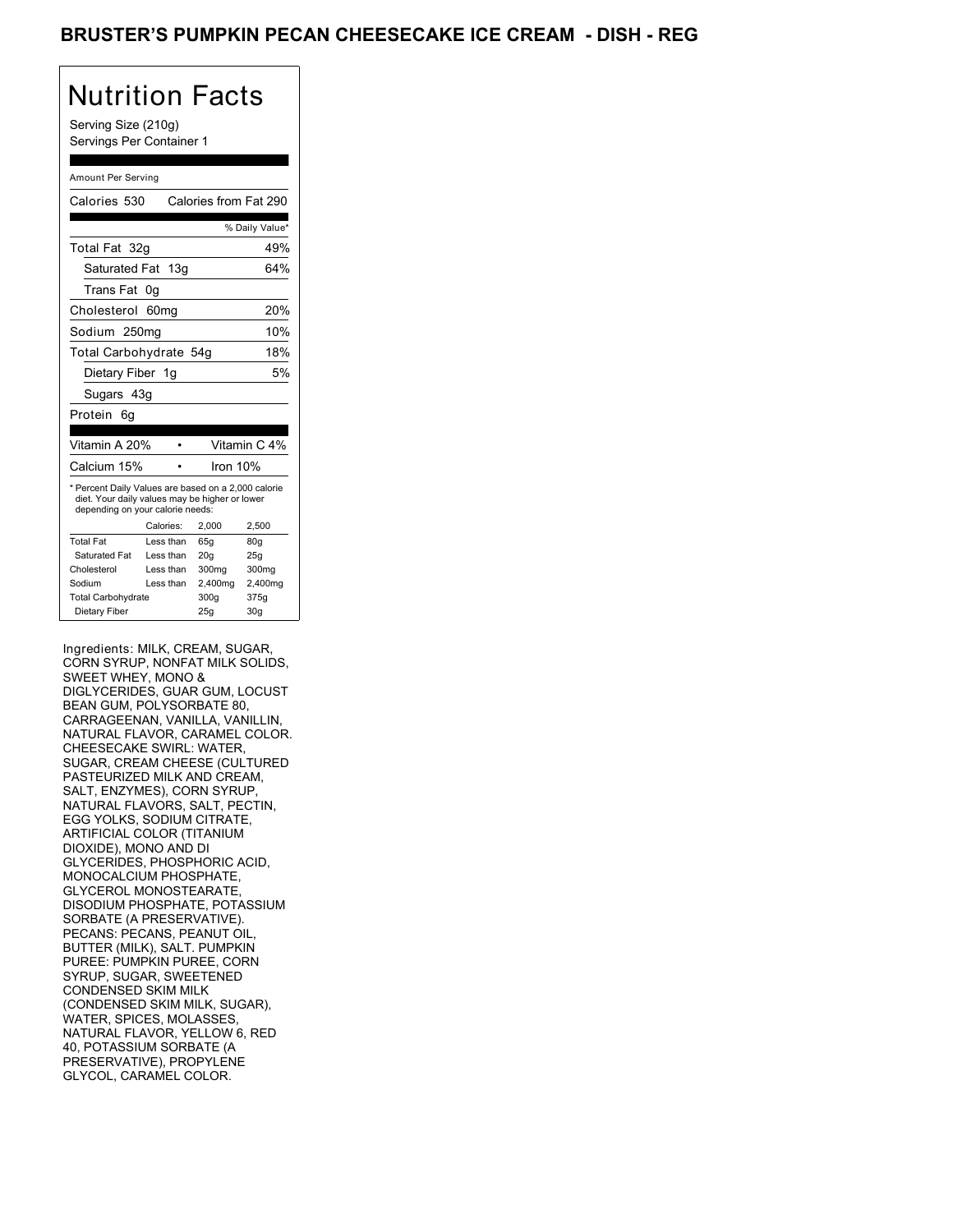Serving Size (280g) Servings Per Container 1

#### Amount Per Serving

| Calories 710                                                                                                                              |           | Calories from Fat 390 |                 |
|-------------------------------------------------------------------------------------------------------------------------------------------|-----------|-----------------------|-----------------|
|                                                                                                                                           |           |                       | % Daily Value*  |
| Total Fat 43q                                                                                                                             |           |                       | 66%             |
| Saturated Fat 17g                                                                                                                         |           |                       | 86%             |
| Trans Fat                                                                                                                                 | 0g        |                       |                 |
| Cholesterol 80mg                                                                                                                          |           |                       | 26%             |
| Sodium 330mg                                                                                                                              |           |                       | 14%             |
| Total Carbohydrate 73g                                                                                                                    |           |                       | 24%             |
| Dietary Fiber 2g                                                                                                                          |           |                       | 7%              |
| Sugars 57g                                                                                                                                |           |                       |                 |
| Protein<br>8g                                                                                                                             |           |                       |                 |
|                                                                                                                                           |           |                       |                 |
| Vitamin A 25%                                                                                                                             |           |                       | Vitamin C 4%    |
| Calcium 25%                                                                                                                               |           | Iron 15%              |                 |
| * Percent Daily Values are based on a 2,000 calorie<br>diet. Your daily values may be higher or lower<br>depending on your calorie needs: |           |                       |                 |
|                                                                                                                                           | Calories: | 2,000                 | 2,500           |
| <b>Total Fat</b>                                                                                                                          | Less than | 65q                   | 80q             |
| Saturated Fat                                                                                                                             | Less than | 20q                   | 25g             |
| Cholesterol                                                                                                                               | Less than | 300mg                 | 300mg           |
| Sodium                                                                                                                                    | Less than | 2,400mg               | 2,400mg         |
| <b>Total Carbohydrate</b>                                                                                                                 |           | 300q                  | 375g            |
| Dietary Fiber                                                                                                                             |           | 25q                   | 30 <sub>q</sub> |

Ingredients: MILK, CREAM, SUGAR, CORN SYRUP, NONFAT MILK SOLIDS, SWEET WHEY, MONO & DIGLYCERIDES, GUAR GUM, LOCUST BEAN GUM, POLYSORBATE 80, CARRAGEENAN, VANILLA, VANILLIN, NATURAL FLAVOR, CARAMEL COLOR. CHEESECAKE SWIRL: WATER, SUGAR, CREAM CHEESE (CULTURED PASTEURIZED MILK AND CREAM, SALT, ENZYMES), CORN SYRUP, NATURAL FLAVORS, SALT, PECTIN, EGG YOLKS, SODIUM CITRATE, ARTIFICIAL COLOR (TITANIUM DIOXIDE), MONO AND DI GLYCERIDES, PHOSPHORIC ACID, MONOCALCIUM PHOSPHATE, GLYCEROL MONOSTEARATE, DISODIUM PHOSPHATE, POTASSIUM SORBATE (A PRESERVATIVE). PECANS: PECANS, PEANUT OIL, BUTTER (MILK), SALT. PUMPKIN PUREE: PUMPKIN PUREE, CORN SYRUP, SUGAR, SWEETENED CONDENSED SKIM MILK (CONDENSED SKIM MILK, SUGAR), WATER, SPICES, MOLASSES, NATURAL FLAVOR, YELLOW 6, RED 40, POTASSIUM SORBATE (A PRESERVATIVE), PROPYLENE GLYCOL, CARAMEL COLOR.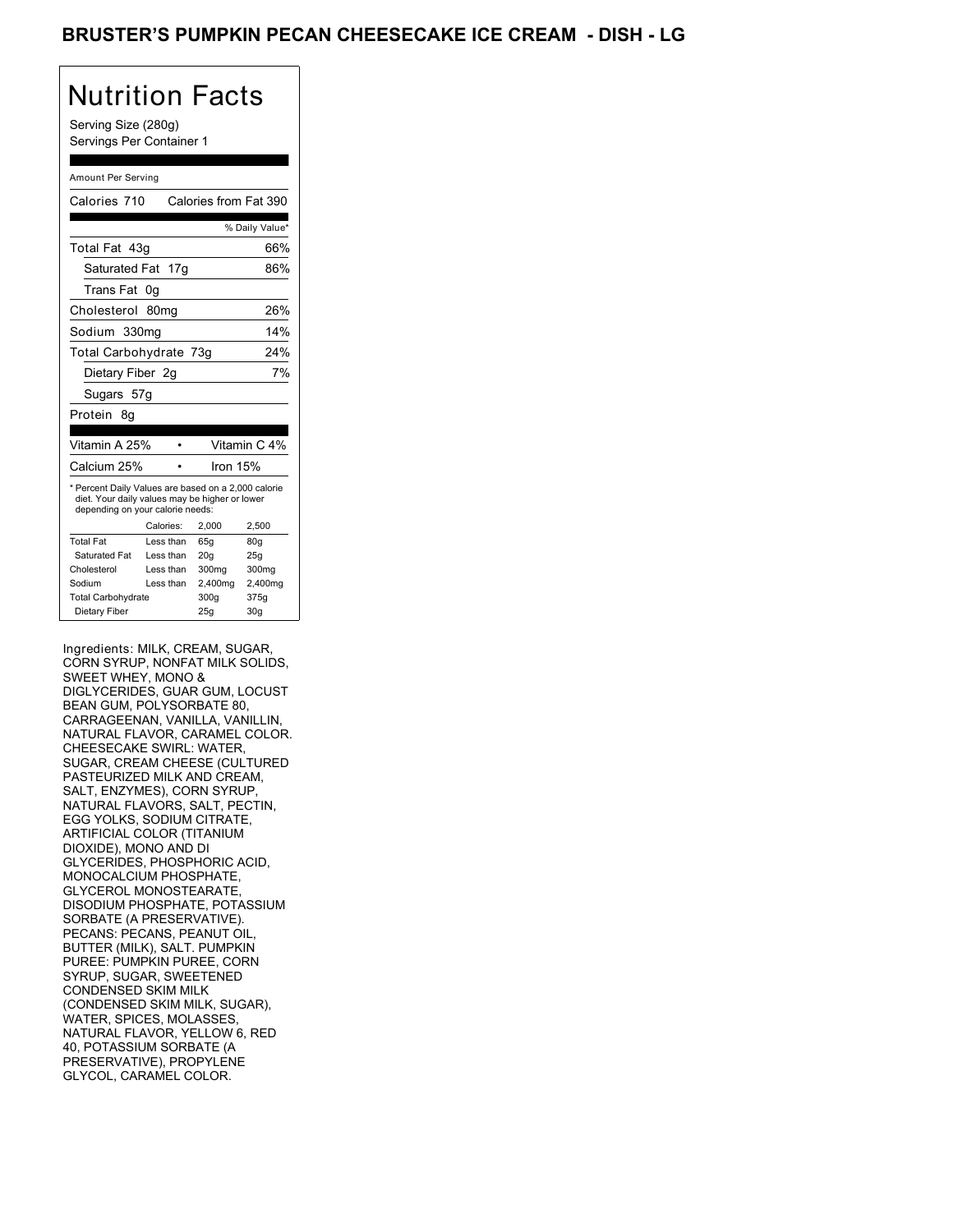Serving Size (153g) Servings Per Container 1

### Amount Per Serving

| Calories 410           | Calories from Fat 200                               |
|------------------------|-----------------------------------------------------|
|                        | % Daily Value*                                      |
| Total Fat 22g          | 33%                                                 |
| Saturated Fat 9q       | 43%                                                 |
| Trans Fat 0q           |                                                     |
| Cholesterol 40mg       | 13%                                                 |
| Sodium 190mg           | 8%                                                  |
| Total Carbohydrate 48g | 16%                                                 |
| Dietary Fiber <1g      | 4%                                                  |
| Sugars 32g             |                                                     |
| Protein 5q             |                                                     |
|                        |                                                     |
| Vitamin A 15%          | Vitamin C 2%                                        |
| Calcium 15%            | Iron 10%                                            |
| diet.                  | * Percent Daily Values are based on a 2,000 calorie |

Ingredients: Milk, Cream, Sugar, Corn Syrup, Nonfat Milk Solids, Sweet Whey, Mono & Diglycerides, Guar Gum, Locust Bean Gum, Polysorbate 80, Carrageenan, Vanilla, Vanillin, Natural Flavor, Caramel Color. Cheesecake Swirl: Water, Sugar, Cream Cheese (Cultured Pasteurized Milk And Cream, Salt, Enzymes), Corn Syrup, Natural Flavors, Salt, Pectin, Egg Yolks, Sodium Citrate, Artificial Color (Titanium Dioxide), Mono And Di Glycerides, Phosphoric Acid, Monocalcium Phosphate, Glycerol Monostearate, Disodium Phosphate, Potassium Sorbate (A Preservative). Pecans: Pecans, Peanut Oil, Butter (Milk), Salt. Pumpkin Puree: Pumpkin Puree, Corn Syrup, Sugar, Sweetened Condensed Skim Milk (Condensed Skim Milk, Sugar), Water, Spices, Molasses, Natural Flavor, Yellow 6, Red 40, Potassium Sorbate (A Preservative), Propylene Glycol, Caramel Color. Sugar Cone: Enriched Wheat Flour (Enriched With Niacin, Reduced Iron, Thiamin Mononitrate, Riboflavin, Folic Acid), Tapioca Flour, Sugar, Vegetable Shortening (Soybean And/Or Canola Oil, Modified Palm Oil, Soy Lecithin, And/Or Partially Hydrogenated Soybean Oil), Oat Fiber And/Or Vegetable Fiber, Salt, Caramel Color, Artificial Flavor, Soy Lecithin.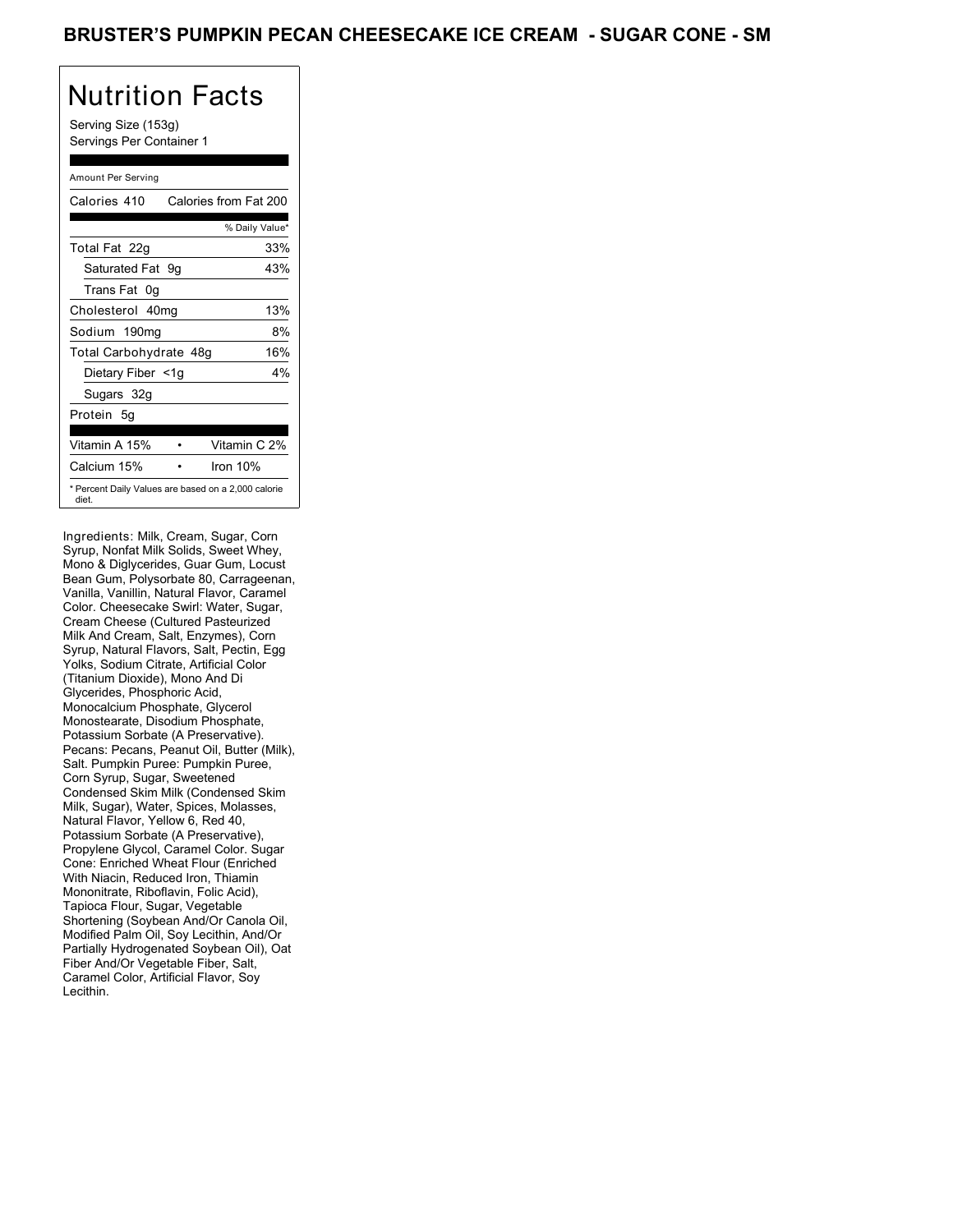Serving Size (223g) Servings Per Container 1

#### Amount Per Serving

| Calories 580                                                 | Calories from Fat 290 |
|--------------------------------------------------------------|-----------------------|
|                                                              | % Daily Value*        |
| Total Fat 32g                                                | 50%                   |
| Saturated Fat 13g                                            | 64%                   |
| Trans Fat 0q                                                 |                       |
| Cholesterol 60mg                                             | 20%                   |
| Sodium 270mg                                                 | 11%                   |
| Total Carbohydrate 66g                                       | 22%                   |
| Dietary Fiber 1g                                             | 5%                    |
| Sugars 46g                                                   |                       |
| Protein 7q                                                   |                       |
|                                                              |                       |
| Vitamin A 20%                                                | Vitamin C 4%          |
| Calcium 20%                                                  | Iron $15%$            |
| * Percent Daily Values are based on a 2,000 calorie<br>diet. |                       |

Ingredients: Milk, Cream, Sugar, Corn Syrup, Nonfat Milk Solids, Sweet Whey, Mono & Diglycerides, Guar Gum, Locust Bean Gum, Polysorbate 80, Carrageenan, Vanilla, Vanillin, Natural Flavor, Caramel Color. Cheesecake Swirl: Water, Sugar, Cream Cheese (Cultured Pasteurized Milk And Cream, Salt, Enzymes), Corn Syrup, Natural Flavors, Salt, Pectin, Egg Yolks, Sodium Citrate, Artificial Color (Titanium Dioxide), Mono And Di Glycerides, Phosphoric Acid, Monocalcium Phosphate, Glycerol Monostearate, Disodium Phosphate, Potassium Sorbate (A Preservative). Pecans: Pecans, Peanut Oil, Butter (Milk), Salt. Pumpkin Puree: Pumpkin Puree, Corn Syrup, Sugar, Sweetened Condensed Skim Milk (Condensed Skim Milk, Sugar), Water, Spices, Molasses, Natural Flavor, Yellow 6, Red 40, Potassium Sorbate (A Preservative), Propylene Glycol, Caramel Color. Sugar Cone: Enriched Wheat Flour (Enriched With Niacin, Reduced Iron, Thiamin Mononitrate, Riboflavin, Folic Acid), Tapioca Flour, Sugar, Vegetable Shortening (Soybean And/Or Canola Oil, Modified Palm Oil, Soy Lecithin, And/Or Partially Hydrogenated Soybean Oil), Oat Fiber And/Or Vegetable Fiber, Salt, Caramel Color, Artificial Flavor, Soy Lecithin.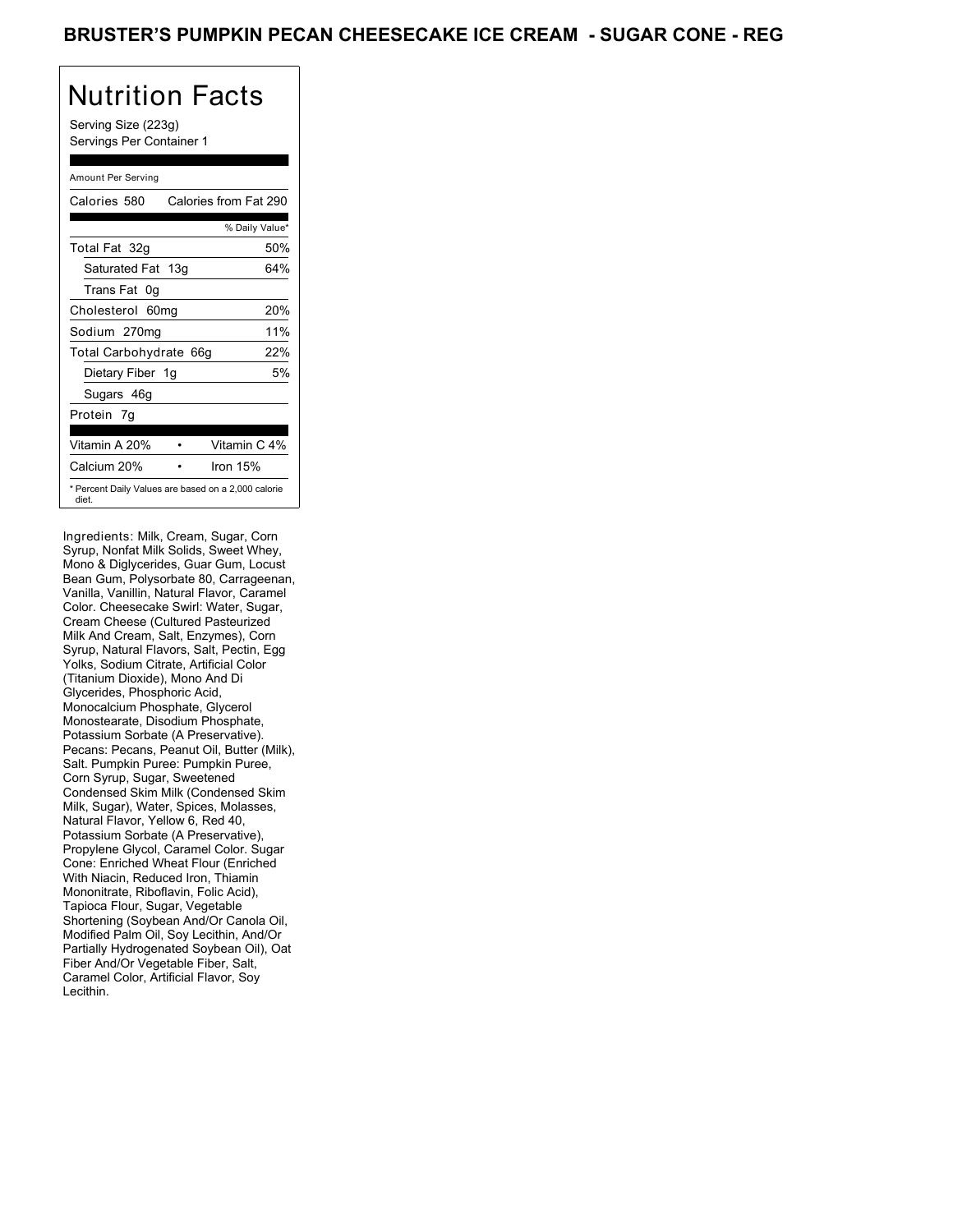Serving Size (293g) Servings Per Container 1

#### Amount Per Serving

| Calories 760           | Calories from Fat 390                               |
|------------------------|-----------------------------------------------------|
|                        | % Daily Value*                                      |
| Total Fat 43q          | 66%                                                 |
| Saturated Fat 17g      | 86%                                                 |
| Trans Fat 0q           |                                                     |
| Cholesterol 80mg       | 26%                                                 |
| Sodium 350mg           | 15%                                                 |
| Total Carbohydrate 85g | 28%                                                 |
| Dietary Fiber 2g       | 7%                                                  |
| Sugars 60g             |                                                     |
| Protein 9q             |                                                     |
|                        |                                                     |
| Vitamin A 25%          | Vitamin C 4%                                        |
| Calcium 25%            | Iron $20%$                                          |
| diet.                  | * Percent Daily Values are based on a 2,000 calorie |

Ingredients: Milk, Cream, Sugar, Corn Syrup, Nonfat Milk Solids, Sweet Whey, Mono & Diglycerides, Guar Gum, Locust Bean Gum, Polysorbate 80, Carrageenan, Vanilla, Vanillin, Natural Flavor, Caramel Color. Cheesecake Swirl: Water, Sugar, Cream Cheese (Cultured Pasteurized Milk And Cream, Salt, Enzymes), Corn Syrup, Natural Flavors, Salt, Pectin, Egg Yolks, Sodium Citrate, Artificial Color (Titanium Dioxide), Mono And Di Glycerides, Phosphoric Acid, Monocalcium Phosphate, Glycerol Monostearate, Disodium Phosphate, Potassium Sorbate (A Preservative). Pecans: Pecans, Peanut Oil, Butter (Milk), Salt. Pumpkin Puree: Pumpkin Puree, Corn Syrup, Sugar, Sweetened Condensed Skim Milk (Condensed Skim Milk, Sugar), Water, Spices, Molasses, Natural Flavor, Yellow 6, Red 40, Potassium Sorbate (A Preservative), Propylene Glycol, Caramel Color. Sugar Cone: Enriched Wheat Flour (Enriched With Niacin, Reduced Iron, Thiamin Mononitrate, Riboflavin, Folic Acid), Tapioca Flour, Sugar, Vegetable Shortening (Soybean And/Or Canola Oil, Modified Palm Oil, Soy Lecithin, And/Or Partially Hydrogenated Soybean Oil), Oat Fiber And/Or Vegetable Fiber, Salt, Caramel Color, Artificial Flavor, Soy Lecithin.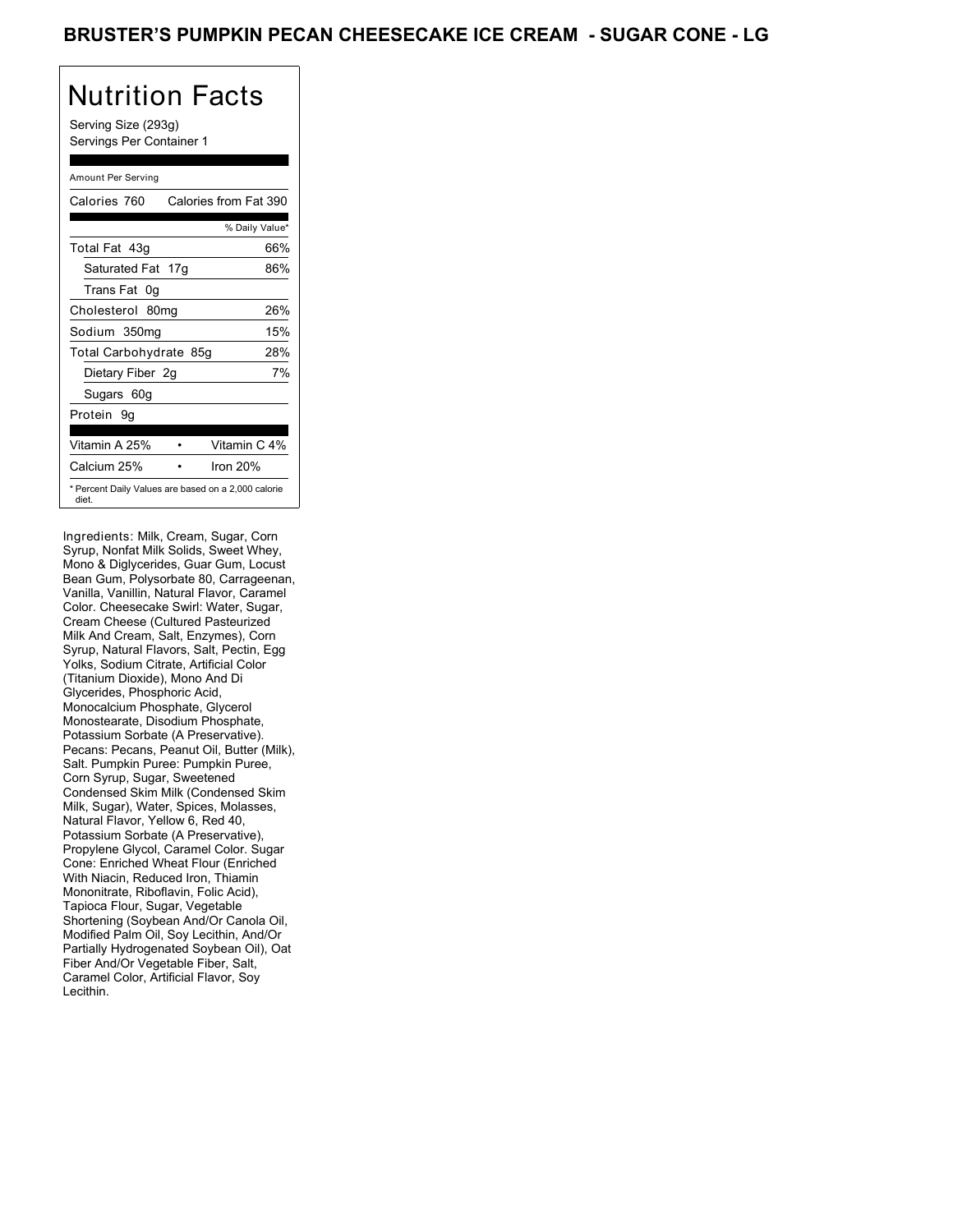Serving Size (146g) Servings Per Container 1

### Amount Per Serving

| Calories 380           | Calories from Fat 190                               |
|------------------------|-----------------------------------------------------|
|                        | % Daily Value*                                      |
| Total Fat 22g          | 33%                                                 |
| Saturated Fat 9q       | 43%                                                 |
| Trans Fat 0q           |                                                     |
| Cholesterol 40mg       | 13%                                                 |
| Sodium 180mg           | 7%                                                  |
| Total Carbohydrate 41g | 14%                                                 |
| Dietary Fiber <1g      | 4%                                                  |
| Sugars 29g             |                                                     |
| Protein 5q             |                                                     |
|                        |                                                     |
| Vitamin A 15%          | Vitamin C 2%                                        |
| Calcium 10%            | Iron 10%                                            |
| diet.                  | * Percent Daily Values are based on a 2,000 calorie |

Ingredients: Milk, Cream, Sugar, Corn Syrup, Nonfat Milk Solids, Sweet Whey, Mono & Diglycerides, Guar Gum, Locust Bean Gum, Polysorbate 80, Carrageenan, Vanilla, Vanillin, Natural Flavor, Caramel Color. Cheesecake Swirl: Water, Sugar, Cream Cheese (Cultured Pasteurized Milk And Cream, Salt, Enzymes), Corn Syrup, Natural Flavors, Salt, Pectin, Egg Yolks, Sodium Citrate, Artificial Color (Titanium Dioxide), Mono And Di Glycerides, Phosphoric Acid, Monocalcium Phosphate, Glycerol Monostearate, Disodium Phosphate, Potassium Sorbate (A Preservative). Pecans: Pecans, Peanut Oil, Butter (Milk), Salt. Pumpkin Puree: Pumpkin Puree, Corn Syrup, Sugar, Sweetened Condensed Skim Milk (Condensed Skim Milk, Sugar), Water, Spices, Molasses, Natural Flavor, Yellow 6, Red 40, Potassium Sorbate (A Preservative), Propylene Glycol, Caramel Color. Cake Cone: Enriched Wheat Flour (Enriched With Niacin, Reduced Iron, Thiamin Mononitrate, Riboflavin, Folic Acid), Tapioca Flour, Sugar, Vegetable Oil Shortening (Soybean And/Or Canola Oil, Modified Palm Oil, Soy Lecithin, And/Or Partially Hydrogenated Soybean Oil), Leavening (Sodium Bicarbonate, Ammonium Bicarbonate), Salt, Natural Flavor, Annatto (Vegetable Color).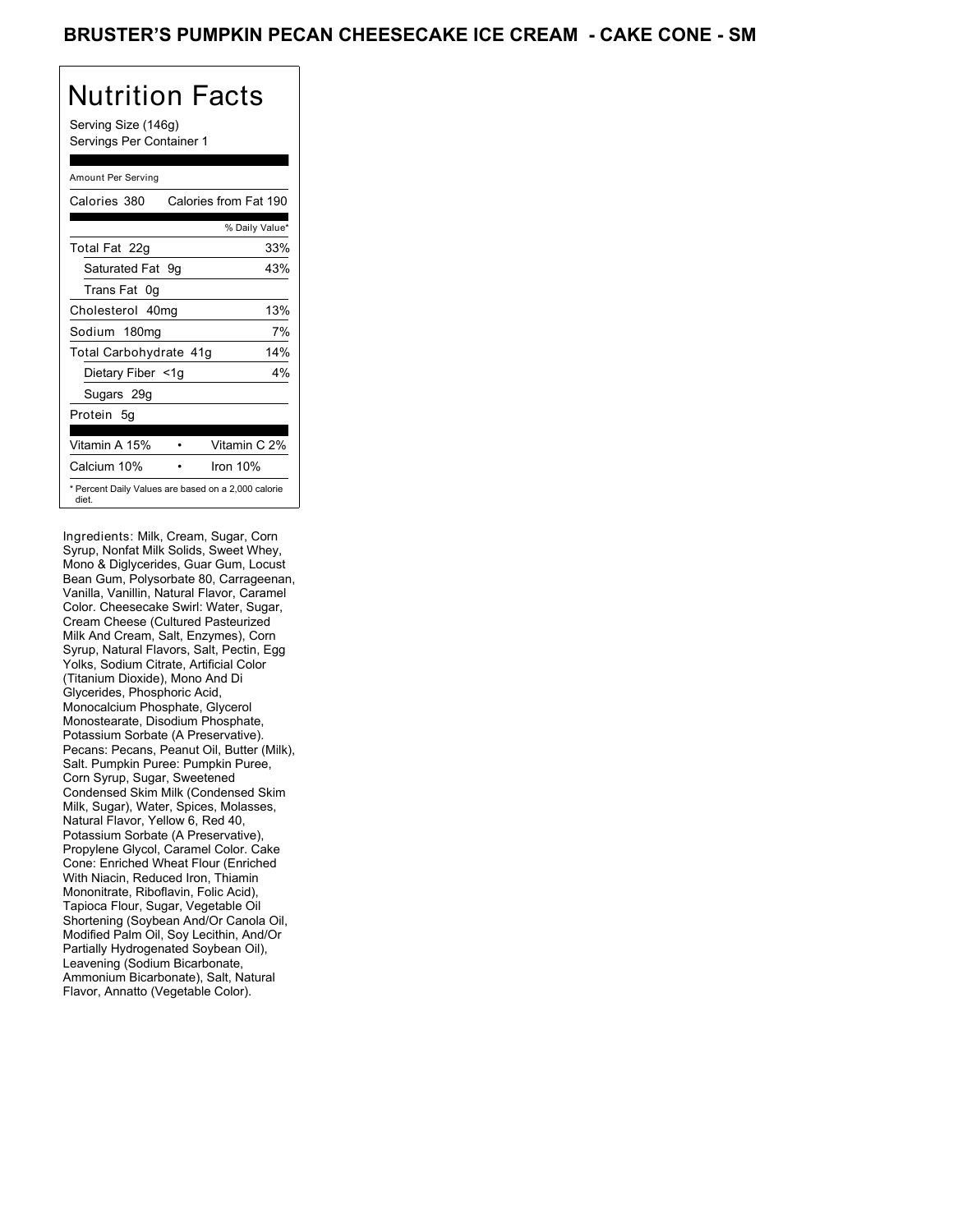Serving Size (216g) Servings Per Container 1

### Amount Per Serving

| Calories 560           | Calories from Fat 290                               |
|------------------------|-----------------------------------------------------|
|                        | % Daily Value*                                      |
| Total Fat 32g          | 50%                                                 |
| Saturated Fat 13g      | 64%                                                 |
| Trans Fat 0q           |                                                     |
| Cholesterol 60mg       | 20%                                                 |
| Sodium 260mg           | 11%                                                 |
| Total Carbohydrate 59g | 20%                                                 |
| Dietary Fiber 1g       | 5%                                                  |
| Sugars 43g             |                                                     |
| Protein 7q             |                                                     |
|                        |                                                     |
| Vitamin A 20%          | Vitamin C 4%                                        |
| Calcium 15%            | Iron $15%$                                          |
| diet.                  | * Percent Daily Values are based on a 2,000 calorie |

Ingredients: Milk, Cream, Sugar, Corn Syrup, Nonfat Milk Solids, Sweet Whey, Mono & Diglycerides, Guar Gum, Locust Bean Gum, Polysorbate 80, Carrageenan, Vanilla, Vanillin, Natural Flavor, Caramel Color. Cheesecake Swirl: Water, Sugar, Cream Cheese (Cultured Pasteurized Milk And Cream, Salt, Enzymes), Corn Syrup, Natural Flavors, Salt, Pectin, Egg Yolks, Sodium Citrate, Artificial Color (Titanium Dioxide), Mono And Di Glycerides, Phosphoric Acid, Monocalcium Phosphate, Glycerol Monostearate, Disodium Phosphate, Potassium Sorbate (A Preservative). Pecans: Pecans, Peanut Oil, Butter (Milk), Salt. Pumpkin Puree: Pumpkin Puree, Corn Syrup, Sugar, Sweetened Condensed Skim Milk (Condensed Skim Milk, Sugar), Water, Spices, Molasses, Natural Flavor, Yellow 6, Red 40, Potassium Sorbate (A Preservative), Propylene Glycol, Caramel Color. Cake Cone: Enriched Wheat Flour (Enriched With Niacin, Reduced Iron, Thiamin Mononitrate, Riboflavin, Folic Acid), Tapioca Flour, Sugar, Vegetable Oil Shortening (Soybean And/Or Canola Oil, Modified Palm Oil, Soy Lecithin, And/Or Partially Hydrogenated Soybean Oil), Leavening (Sodium Bicarbonate, Ammonium Bicarbonate), Salt, Natural Flavor, Annatto (Vegetable Color).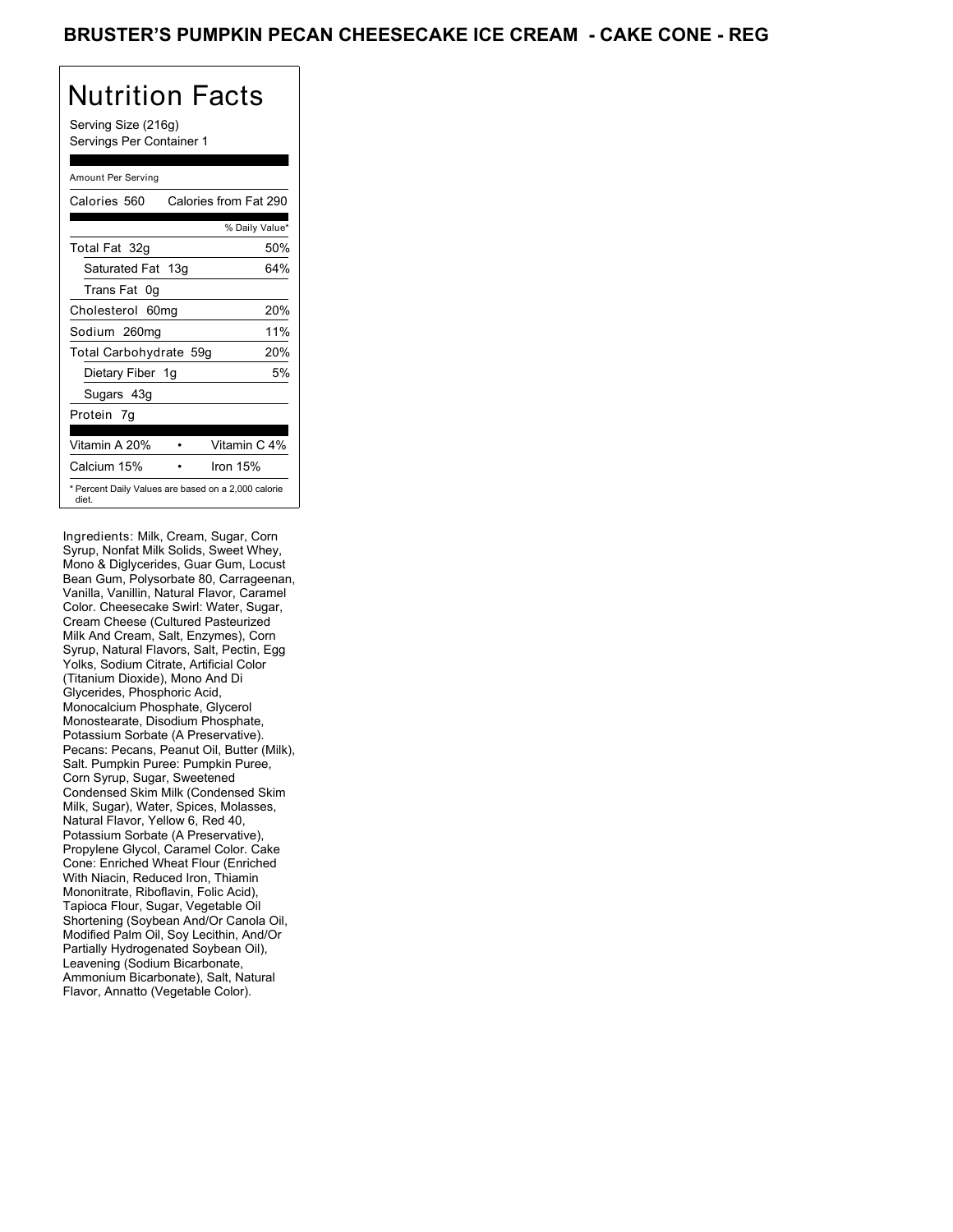Serving Size (286g) Servings Per Container 1

### Amount Per Serving

| Calories 730           | Calories from Fat 390                               |
|------------------------|-----------------------------------------------------|
|                        | % Daily Value*                                      |
| Total Fat 43q          | 66%                                                 |
| Saturated Fat 17g      | 86%                                                 |
| Trans Fat 0q           |                                                     |
| Cholesterol 80mg       | 26%                                                 |
| Sodium 340mg           | 14%                                                 |
| Total Carbohydrate 78g | 26%                                                 |
| Dietary Fiber 2g       | 7%                                                  |
| Sugars 57g             |                                                     |
| Protein 9g             |                                                     |
|                        |                                                     |
| Vitamin A 25%          | Vitamin C 4%                                        |
| Calcium 25%            | Iron 20%                                            |
| diet.                  | * Percent Daily Values are based on a 2,000 calorie |

Ingredients: Milk, Cream, Sugar, Corn Syrup, Nonfat Milk Solids, Sweet Whey, Mono & Diglycerides, Guar Gum, Locust Bean Gum, Polysorbate 80, Carrageenan, Vanilla, Vanillin, Natural Flavor, Caramel Color. Cheesecake Swirl: Water, Sugar, Cream Cheese (Cultured Pasteurized Milk And Cream, Salt, Enzymes), Corn Syrup, Natural Flavors, Salt, Pectin, Egg Yolks, Sodium Citrate, Artificial Color (Titanium Dioxide), Mono And Di Glycerides, Phosphoric Acid, Monocalcium Phosphate, Glycerol Monostearate, Disodium Phosphate, Potassium Sorbate (A Preservative). Pecans: Pecans, Peanut Oil, Butter (Milk), Salt. Pumpkin Puree: Pumpkin Puree, Corn Syrup, Sugar, Sweetened Condensed Skim Milk (Condensed Skim Milk, Sugar), Water, Spices, Molasses, Natural Flavor, Yellow 6, Red 40, Potassium Sorbate (A Preservative), Propylene Glycol, Caramel Color. Cake Cone: Enriched Wheat Flour (Enriched With Niacin, Reduced Iron, Thiamin Mononitrate, Riboflavin, Folic Acid), Tapioca Flour, Sugar, Vegetable Oil Shortening (Soybean And/Or Canola Oil, Modified Palm Oil, Soy Lecithin, And/Or Partially Hydrogenated Soybean Oil), Leavening (Sodium Bicarbonate, Ammonium Bicarbonate), Salt, Natural Flavor, Annatto (Vegetable Color).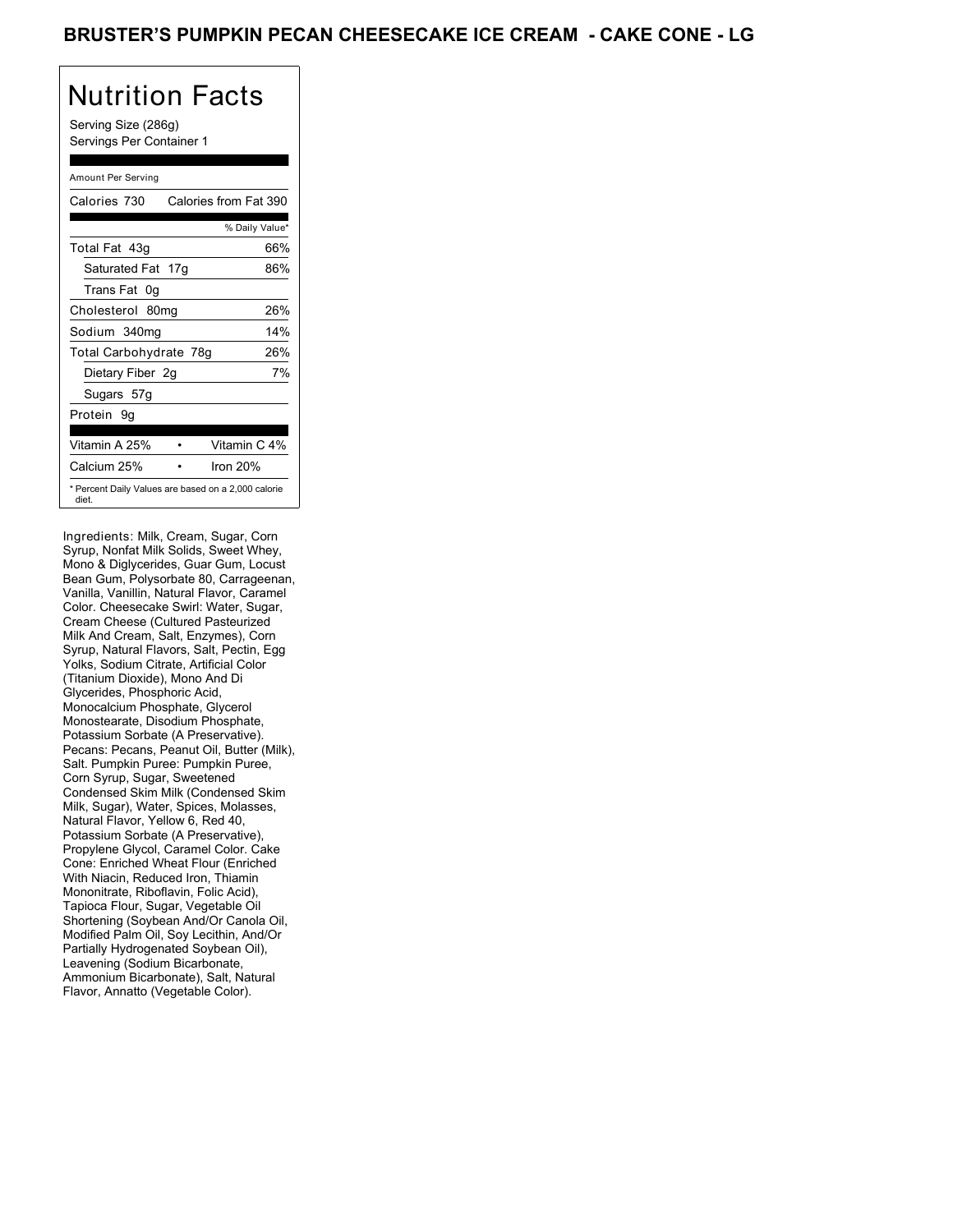Serving Size (170g) Servings Per Container 1

#### Amount Per Serving

| Calories 480           | Calories from Fat 220                               |
|------------------------|-----------------------------------------------------|
|                        | % Daily Value*                                      |
| Total Fat 25g          | 38%                                                 |
| Saturated Fat 9q       | 47%                                                 |
| Trans Fat 0q           |                                                     |
| Cholesterol 45mg       | 16%                                                 |
| Sodium 170mg           | 7%                                                  |
| Total Carbohydrate 59g | 20%                                                 |
| Dietary Fiber <1g      | 4%                                                  |
| Sugars 39g             |                                                     |
| Protein 6q             |                                                     |
|                        |                                                     |
| Vitamin A 15%          | Vitamin C 2%                                        |
| Calcium 10%            | Iron 10%                                            |
| diet.                  | * Percent Daily Values are based on a 2,000 calorie |

Ingredients: Milk, Cream, Sugar, Corn Syrup, Nonfat Milk Solids, Sweet Whey, Mono & Diglycerides, Guar Gum, Locust Bean Gum, Polysorbate 80, Carrageenan, Vanilla, Vanillin, Natural Flavor, Caramel Color. Cheesecake Swirl: Water, Sugar, Cream Cheese (Cultured Pasteurized Milk And Cream, Salt, Enzymes), Corn Syrup, Natural Flavors, Salt, Pectin, Egg Yolks, Sodium Citrate, Artificial Color (Titanium Dioxide), Mono And Di Glycerides, Phosphoric Acid, Monocalcium Phosphate, Glycerol Monostearate, Disodium Phosphate, Potassium Sorbate (A Preservative). Pecans: Pecans, Peanut Oil, Butter (Milk), Salt. Pumpkin Puree: Pumpkin Puree, Corn Syrup, Sugar, Sweetened Condensed Skim Milk (Condensed Skim Milk, Sugar), Water, Spices, Molasses, Natural Flavor, Yellow 6, Red 40, Potassium Sorbate (A Preservative), Propylene Glycol, Caramel Color. Waffle Cone: Enriched Bleached Wheat Flour (Enriched With Niacin, Reduced Iron, Thiamin Mononitrate, Riboflavin, Folic Acid), Sugar, Vegetable Shortening (Partially Hydrogenated Soybean And Cottonseed Oils), Whole Egg, Artificial Flavor (Including Maltodextrin, Modified Cornstarch, Butter, Buttermilk), Dextrose, Soy Lecithin, Artificial Vanilla Flavor.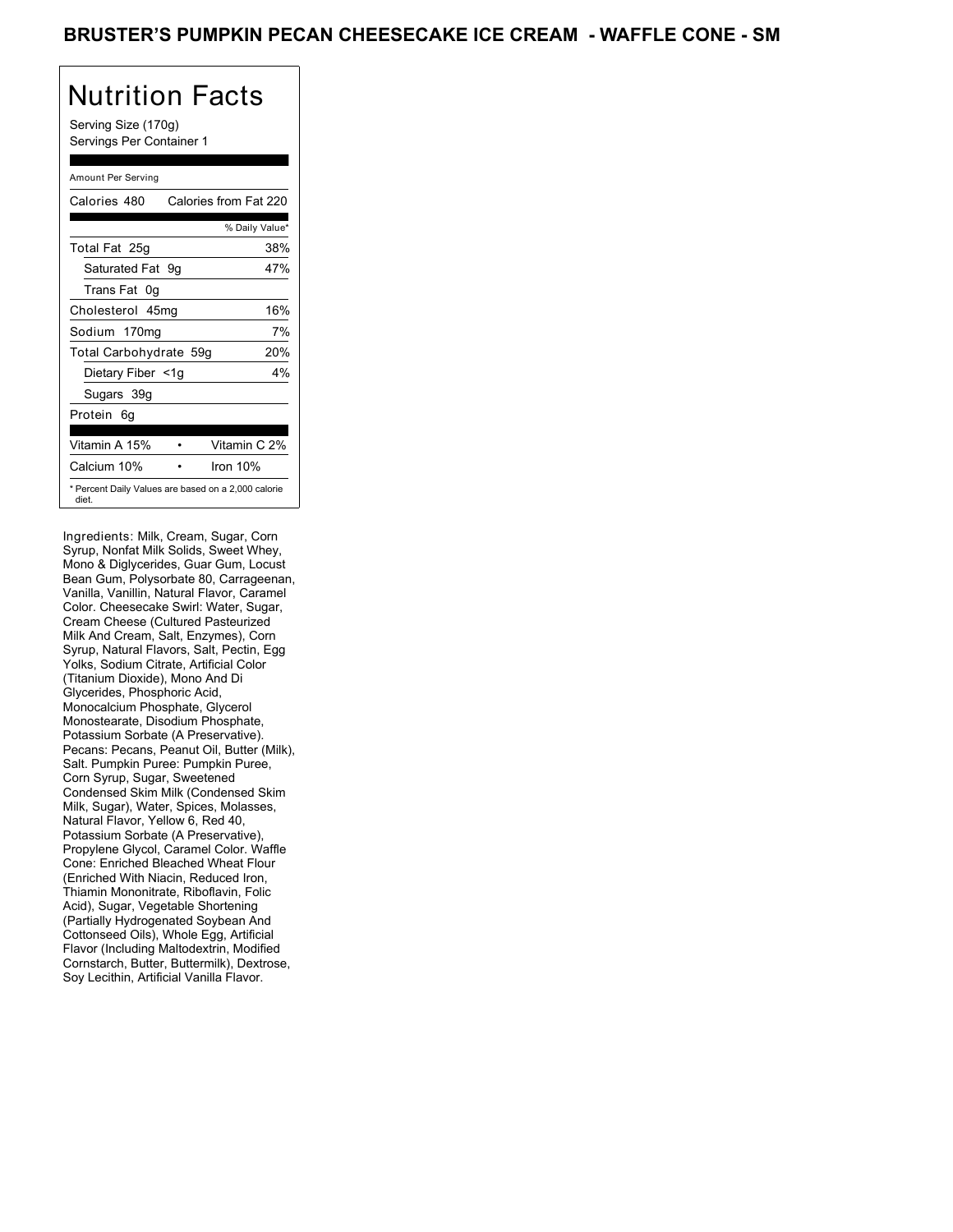Serving Size (240g) Servings Per Container 1

### Amount Per Serving

| Calories 660           | Calories from Fat 320                               |
|------------------------|-----------------------------------------------------|
|                        | % Daily Value*                                      |
| Total Fat 35g          | 54%                                                 |
| Saturated Fat 14g      | 68%                                                 |
| Trans Fat 0q           |                                                     |
| Cholesterol 65mg       | 22%                                                 |
| Sodium 250mg           | 10%                                                 |
| Total Carbohydrate 77g | 26%                                                 |
| Dietary Fiber 1g       | 5%                                                  |
| Sugars 53g             |                                                     |
| Protein 8q             |                                                     |
|                        |                                                     |
| Vitamin A 20%          | Vitamin C 4%                                        |
| Calcium 15%            | Iron $15%$                                          |
| diet.                  | * Percent Daily Values are based on a 2,000 calorie |

Ingredients: Milk, Cream, Sugar, Corn Syrup, Nonfat Milk Solids, Sweet Whey, Mono & Diglycerides, Guar Gum, Locust Bean Gum, Polysorbate 80, Carrageenan, Vanilla, Vanillin, Natural Flavor, Caramel Color. Cheesecake Swirl: Water, Sugar, Cream Cheese (Cultured Pasteurized Milk And Cream, Salt, Enzymes), Corn Syrup, Natural Flavors, Salt, Pectin, Egg Yolks, Sodium Citrate, Artificial Color (Titanium Dioxide), Mono And Di Glycerides, Phosphoric Acid, Monocalcium Phosphate, Glycerol Monostearate, Disodium Phosphate, Potassium Sorbate (A Preservative). Pecans: Pecans, Peanut Oil, Butter (Milk), Salt. Pumpkin Puree: Pumpkin Puree, Corn Syrup, Sugar, Sweetened Condensed Skim Milk (Condensed Skim Milk, Sugar), Water, Spices, Molasses, Natural Flavor, Yellow 6, Red 40, Potassium Sorbate (A Preservative), Propylene Glycol, Caramel Color. Waffle Cone: Enriched Bleached Wheat Flour (Enriched With Niacin, Reduced Iron, Thiamin Mononitrate, Riboflavin, Folic Acid), Sugar, Vegetable Shortening (Partially Hydrogenated Soybean And Cottonseed Oils), Whole Egg, Artificial Flavor (Including Maltodextrin, Modified Cornstarch, Butter, Buttermilk), Dextrose, Soy Lecithin, Artificial Vanilla Flavor.